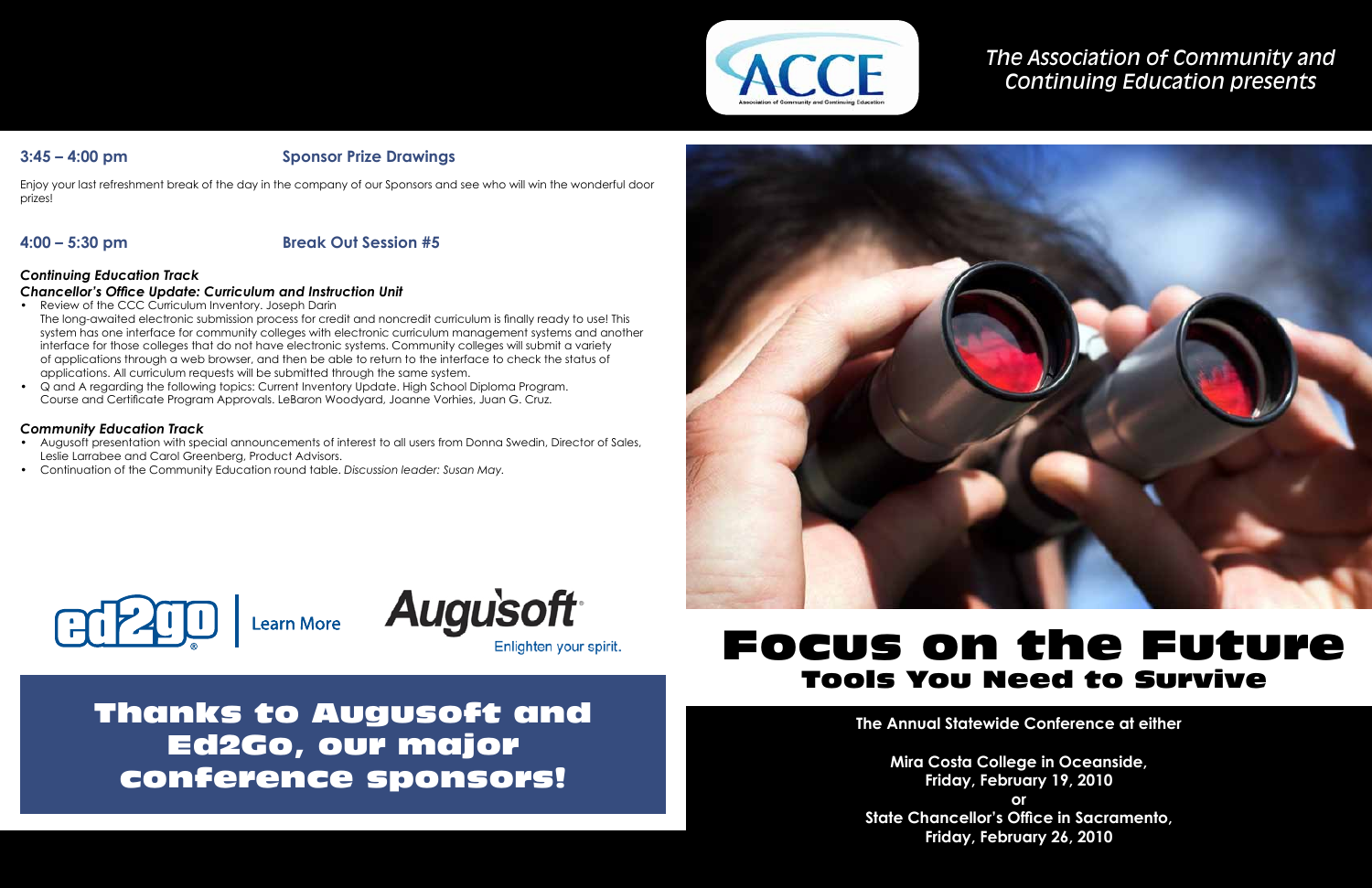

# **Friday, February 26, 2010 Northern One-Day ACCE Conference in Sacramento**

**8:30 – 9:15 am Registration, Breakfast and Welcome**

**9:20 – 10:20 am Break Out Session #1**

### *Continuing Education Track*

### *Noncredit Success and Accountability or Telling the Noncredit Story*

Accountability for noncredit has been legislated in conjunction with the new SB 361 funding, but typical funding metrics do not work for noncredit and do not tell our story of student success. What are the existing metrics? What are the advantages and disadvantages of using them? What other metrics should we suggest? Statewide: Should we consider some common outcomes reporting such as progress, in-progress, etc? Should we report other outcomes such as citizenship, civic involvement, and employment advancement? Explore possibilities to tell the noncredit story accurately through quantitative and qualitative reports that serve students. *Presenter: Vivian Ikeda*

### *Community Education Track*

### *From Credit to Community Ed: Making the Transition Work*

When does it make sense to move a credit class to the fee-based, not-for-credit Community Education Program? What is the benefit to your District? What is the benefit to students? How can we make if financially feasible for everyone? Join us for this discussion using examples of how the transition has worked successfully for one California Community College. Bring your questions, pencils and calculators…let's find out if it will work for you. *Presenter: Kerry Campbell-Price, Santa Rosa Junior College*

## **10:35 – 11:35 am Break Out Session #2**

# *Continuing Education Track*

### *Academic Senate Paper on Noncredit*

Listen to an overview of a noncredit paper recently published by the ASCCC and developments that influence noncredit instruction: Economic and Demographic Projections. Policy Changes. Much, Much More! *Presenter: Greg Keech*

### *Community Education Track*

### *Cutting costs, Raising Revenues: How Are We Doing*

We're all searching for the magic formula of how to reduce our expenses and still bring in the almighty dollar. Join us as we share both age-old and newly discovered best practices for riding out the economic storm. Any fail-safe programs? Creative catalog cutbacks or alternatives like postcards? Have a printer who beats all prices? Know any marketing efforts that keep 'em coming? Have you resorted to cutting your instructors' pay? Bring your best ideas to share and go back to work invigorated and ready to put your new ideas to use! *Presenter: Susan May, Chabot College*



## **11:45 – 1:15 pm Lunch: State Budget Review, ACCE Business Meeting and Networking Opportunity**

# **1:30 – 2:30 pm Break Out Session #3**

### *Continuing Education Track State Budget Update*

The Governor has presented his budget proposal for 2009-10 and 2010-11; a nearly \$20 billion problem has been identified over the two years--\$6.6 billion for 2009-2010 and \$12.3 billion for 2010-2011. On January 8, the Governor called a fiscal emergency, thus mandating a special session of the Legislature to resolve the budget crisis. Forty percent of the Governor's solutions rely on cuts to programs, 40% rely on federal solutions, and the rest relies on fund shifts.

Through a series of complex changes to Proposition 98, the Governor's proposal has K-14 contributing \$2.4 billion to the budget solution--\$340 million in the current year (09-10) and \$1.9 billion in the budget year (2010-2011). That said, Proposition 98 is flat, staying around \$50 billion per year for 2009-2010 and 2010-2011 under the Governor's proposal. Come hear the latest on Legislative responses and how the budget will affect you and your programs. *Presenter: Leslie Smith, City College of San Francisco*

### *Community Education Track*

### *The Virtual Classroom: How to Make More Money on Online Courses*

We're all looking for no-hassle, money-generating classes in this tough economy. So as online classes are becoming more popular across the nation, we'll take a new look at our Ed2Go courses and how they can be spiffed up and marketed to increase your revenue each month. From listing them with your local WIB, to offering them as a package deal, to creatively positioning them in your catalog; we'll cover it all! *Presenter: Rich Talmo, Ed2Go and Louann Waldner, College of the Sequoias*

## **2:30 – 3:30 pm Break Out Session #4**

### *Continuing Education Track How to Read and Understand ARCC*

Tips on how to read and understand the data collected in the three noncredit accountability reports in the ARCC framework, as well as information including submission deadlines for local agencies. *Presenter: Myrna Huffman*

### *Community Education Track Roundtable: Everything You Always Wanted to Know (and Share) About Community Ed*

More than every, we need each other! During this session we'll discuss important topics and share ideas. If you have topics to discuss, bring them along! In an informal discussion mode, we'll talk about who's using Facebook or other form of social networking? Who's surviving by offering summer camps? What classes are hot and what have lost your sizzle? Increasing fees or cutting instructor pay? Who had to cut staff? Tips for marketing on a shoestring, career programs that work for you and more.

*Discussion Leaders: Susan May, Chabot College*

# Focus on the Future Tools You Need to Survive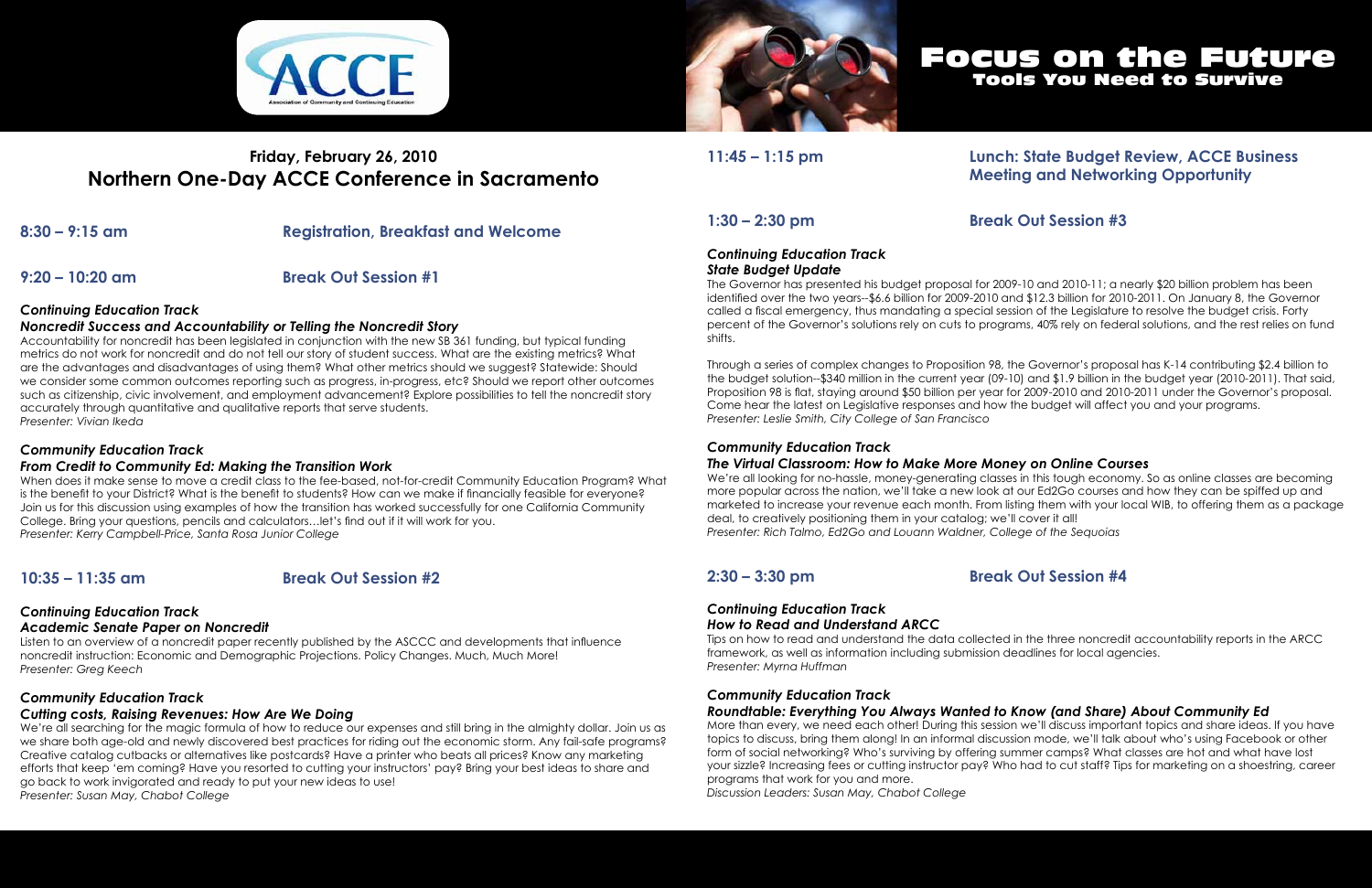# *The Association of Community and Continuing Education presents*

# Focus on the Future Tools You Need to Survive

**The Annual Statewide Conference at either**

**Mira Costa College in Oceanside, State Chancellor's Office in Sacramento,** 

**Friday, February 19, 2010 or Friday, February 26, 2010**



## **3:45 – 4:00 pm Exhibitor Prize Drawing**

Enjoy your last refreshment break of the day in the company of our Exhibitors and see who will win the wonderful door prizes!

## **4:00 – 5:30 pm Break Out Session #5**

### *Continuing Education Track Community Room*

*Networking and Discussion Opportunity* Take advantage of a chance to talk with your peers about what you've learned, and what you still need to learn. Share ideas. Formulate Plans. Draw the strength that comes from numbers.

*Discussion Leader: Valentina Purtell*

### *Community Education Track Room 101*

- Augusoft presentation with special announcements from Leslie Larrabee and Carol Greenberg, Product Advisors.
- Continuation of the Community Education round table. *Discussion leader: Dave Anderson.*



Enlighten your spirit.

Thanks to Augusoft and Ed2Go, our major conference sponsors!